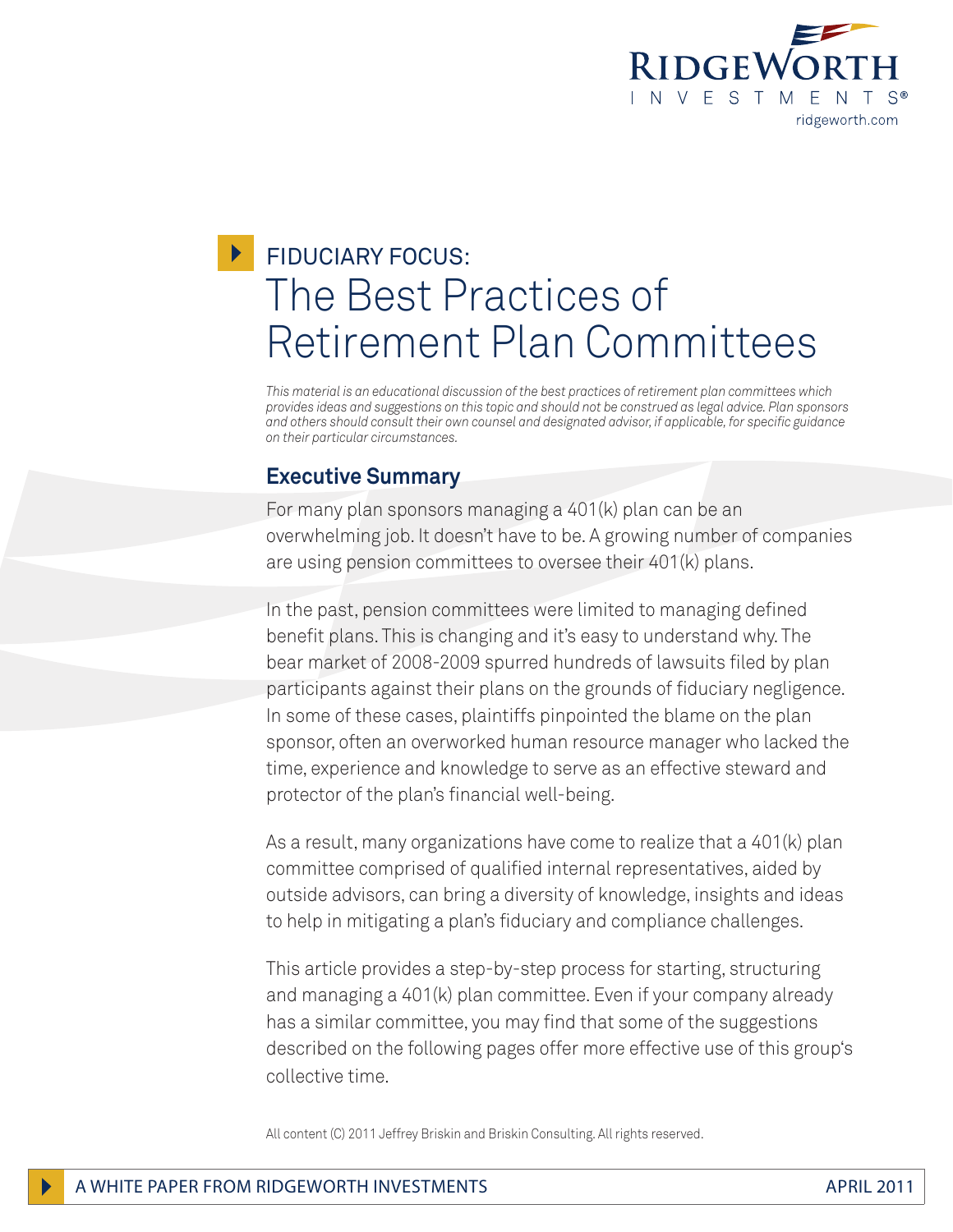#### **Revive—or start from scratch?**

Many companies establish a 401(k) committee with great fanfare, only to have enthusiasm and commitment peter out over time. Personnel changes and other corporate objectives often take precedence. If you're new to the role of plan sponsor, you can go through the files of your predecessors and look for a committee charter or bylaws or minutes from past meetings. If this documentation can't be found, ask senior management. Chances are that they won't know the answer and you'll need to start a committee from scratch.

#### **Getting commitment**

If senior management resists the idea of starting a committee, you may need to explain its necessity.

- **Fiduciary risk.** Failing to apply ERISA's requirements of accountability, objectivity and due diligence in managing the plan investment assets can put the company at legal risk. These responsibilities are too great for one person. Sharing these responsibilities can help to reduce risk.
- **Regulatory risk.** The Department of Labor and other regulatory bodies are constantly changing regulations governing 401(k) plans. While the plan's administrator and investment advisor may assist in implementing these changes, it is ultimately the company's responsibility to make sure the plan is in compliance.
- **Commitment.** A robust 401(k) plan is one of the most important benefits a company can offer. A 401(k) plan committee demonstrates the company's commitment to making sure that the plan is meeting the retirement investing needs of its employees.

#### **Who should be on the committee?**

At the very least, your 401(k) plan committee should include:

- Anyone who serves as a plan fiduciary. These individuals (or roles) will be indicated on the plan documents.
- At least one member of senior management, preferably the CFO or COO.
- The company's legal counsel.
- One or more participants. These individuals can represent the views and concerns of rank-and-file employees.
- One committee secretary. This person is responsible for taking notes and documenting discussions and decisions during committee meetings.
- External vendors. Representatives from the plan's trustee, recordkeeper, administrator and investment advisor may attend specific meetings, depending on the topics to be discussed.

While plan fiduciaries and senior managers may be permanent members of the committees, plan participants and committee secretaries might change on an annual basis. Participation should be voluntary, and should be recognized in annual performance reviews.

#### } **Establishing bylaws**

If you want your 401(k) committee to be effective, its members must understand what they're expected to accomplish. Before your first meeting, you should prepare and circulate a draft of bylaws that defines its purpose, responsibilities, and its processes for conducting reviews and resolving issues. For example, a typical document might look like the following:

#### **Bylaws of the XYZ, Inc. 401(k) Plan Committee**

**Purpose:** The XYZ Inc. 401(k) Plan Committee is responsible for ensuring that the plan is being managed in compliance with all ERISA and Department of Labor regulations and that it continues to meet the needs of XYZ employees. The Committee will also be charged with conducting a search for a new plan provider or advisor if and when such a need arises.

**Responsibilities.** Members of the Committee are responsible for: providing fiduciary oversight over the plan's investments; ensuring that participants have the resources they need to make informed enrollment, deferral, and investment decisions; making sure the plan is compliant with industry regulations; and identifying and implementing best practices for resolving issues relating to plan administration, compliance, enrollment, and operations.

**Logistics.** The committee will meet on a quarterly basis.

**Required attendees.** At every meeting, attendance is mandatory for: The Director of Human Resources, the Chief Financial Officer, the designated Participant Representative, Company Counsel, and the Administrative Assistant to the Human Resources Director.

**Optional attendees.** The first meeting of a calendar year will be attended by the plan's investment advisor and a representative of the plan's recordkeeper, who will provide an annual review of the plan. These individuals may be asked to attend other meetings as needed.

**Documenting proceedings.** The Administrative Assistant will take notes of all discussions and decisions made by the committee and these will be archived for a minimum of five years. **Additional meetings.** The Committee reserves the right to schedule additional meetings as needed. *These bylaws should be reviewed, edited and approved at the first meeting.*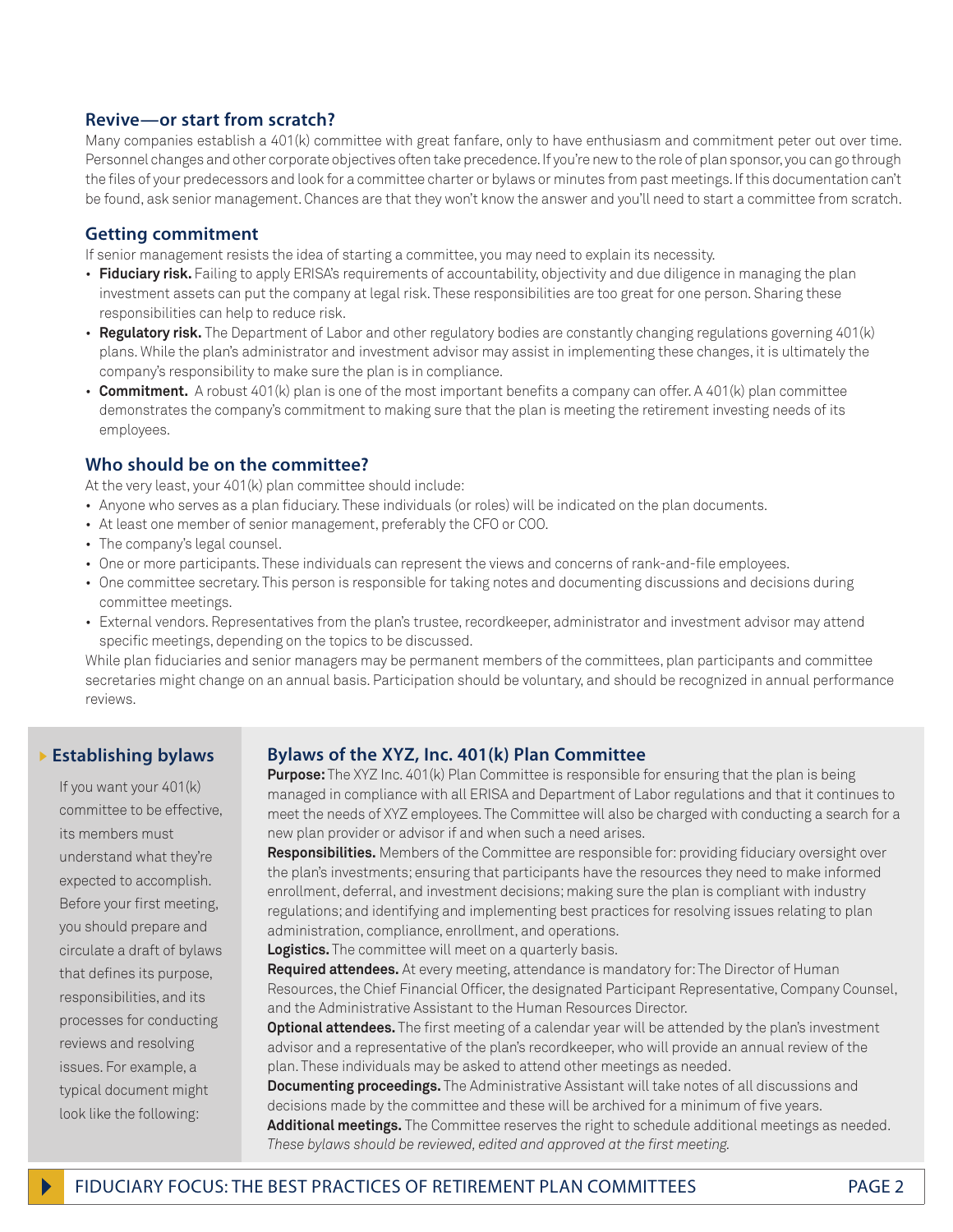### **Start with the fiduciary basics**

Since your committee will be charged with overseeing the financial well-being of the plan's investments, you may want to start every meeting by handing out a printout of ERISA's five fiduciary requirements:

- The plan must provide an appropriately diversified selection of investment options.
- The plan's assets must be managed in a prudent manner.
- The plan's costs must be reasonable.
- Decisions about investments should follow guidelines specified in the plan document (unless plan provisions don't conform to ERISA specifications).
- All decisions must be made in the best interests of the plan and its participants.

While the committee will discuss all aspects of plan administration, most of its attention will probably center on investments. Members will need to understand the difference between making investment decisions as a participant and making these decisions as a plan fiduciary. Your plan's investment advisor should be able to provide education on this important topic.

#### **The investment review**

Your plan's investment advisor should attend your first committee meeting to present an investment review. If your plan has an investment policy statement, the advisor should follow its guidelines. If your plan doesn't have an IPS, ask the advisor in advance to be ready to present:

- Annual, 3-year, 5-year and since inception of fund total returns for all of the plan's investment options versus their associated benchmarks.
- Qualitative and peer group rankings of investments from third parties (examples of these include Morningstar and Lipper).
- Risk-return and volatility data for each investment option.
- Detailed fee information for each option in the plan.
- An overview of economic and market factors that affected performance of asset classes in the plan and an outlook for the months ahead.
- Any recommendations for adding or replacing investment options, and the rationale for such recommendations.
- Updates on regulatory initiatives that may affect the plan or the advisor's relationship with the plan.
- If applicable, an ERISA 404(c) review that confirms that your plan meets ERISA's minimum standards of portfolio diversification and availability of updated investment information for plan participants.
- An overview of resources the advisor can provide to aid in participant education and retirement planning decisions.
- A template for an investment policy statement that can be adopted for use by the plan.

#### **Other issues**

While investment practices will occupy a good portion of your meeting, make sure to leave time for discussion of other issues. These may include:

- **Enrollment updates.** The plan sponsor can provide an update on the number of new participants and their contribution levels, report any current noncompliance risks, and get feedback on the quality of enrollment and investment education resources.
- **Client service issues.** The participant representative can report any problems participants have had in getting their questions or requests resolved.
- **Regulatory updates.** A representative from the plan administrator may wish to provide an update of any new or proposed changes in ERISA or DOL regulations that may have an impact on plan administration.

#### **Identifying and preventing conflicts of interest**

A plan fiduciary is required to act solely in the interests of the plan and its participants. This means that anything that might prevent a committee member from doing so needs to be identified as a potential conflict of interest. These situations might include:

- The plan's investment advisor is a committee member's relative or spouse, making it difficult for that member to objectively evaluate that advisor's effectiveness, particularly if there is a request to search for a new advisor.
- A member who is a limited partner in a privately owned real estate fund strongly suggests that the fund be offered as an investment option in the plan for highly paid employees.
- The CEO's personal broker has promised to fast track his application for membership to his country club if the CEO will appoint him as the plan's new investment advisor.

In case you are wondering, all of these situations have actually occurred. These conflicts need to be identified as they happen, and procedures need to be put in place to ensure that these conflicts will not interfere with the committee's ability to carry out its activities in an objective manner.